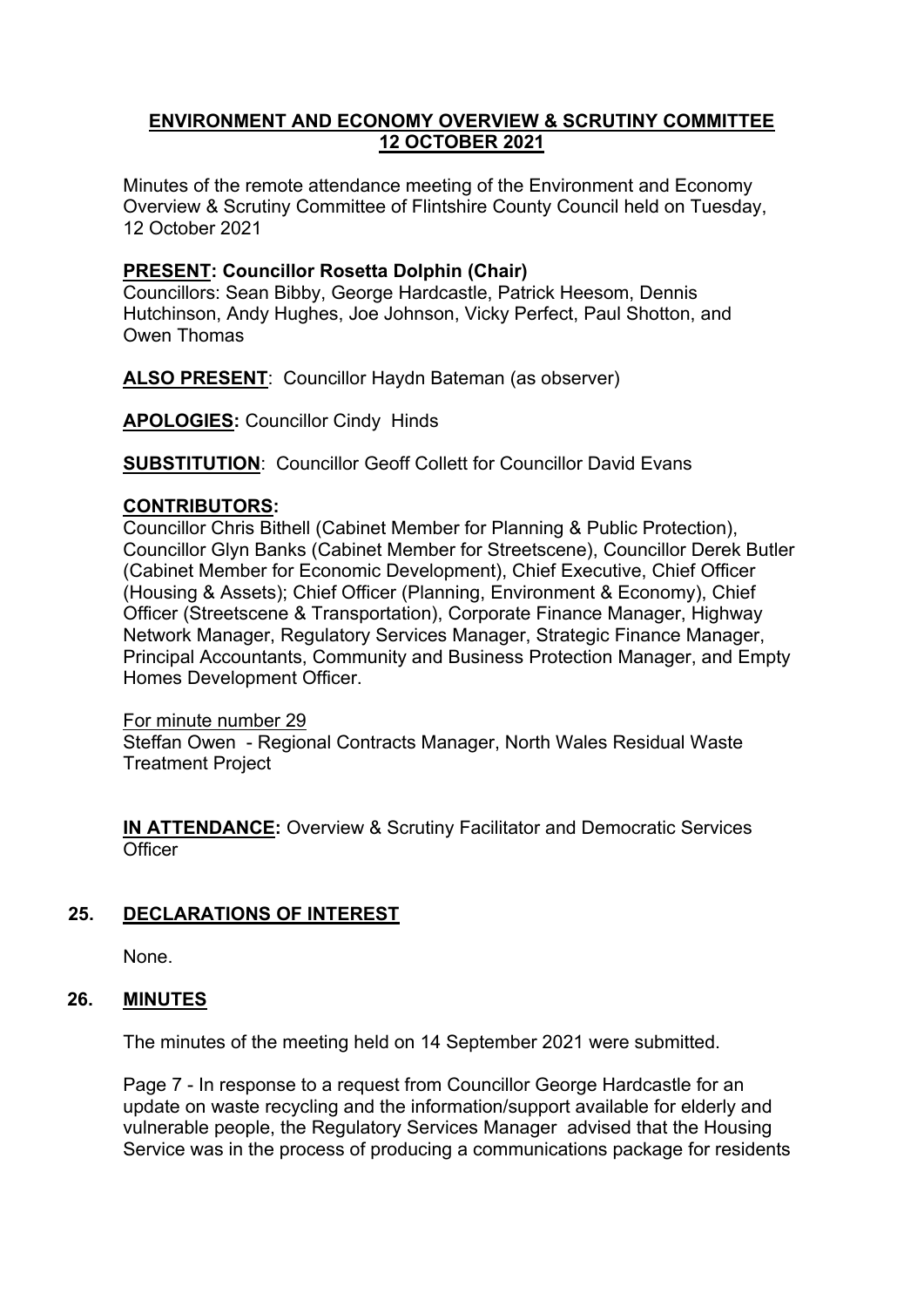living in sheltered accommodation. The package would include leaflets, signage etc. to assist where access to the internet or social media may be restricted. .

The minutes were approved, as moved and seconded by Councillors Paul Shotton and Dennis Hutchinson.

Councillor Patrick Heesom voted against the minutes.

### **RESOLVED:**

That the minutes be approved as a correct record.

### **27. FORWARD WORK PROGRAMME AND ACTION TRACKING**

The Facilitator presented the current Forward Work Programme. She drew attention to the items scheduled for the meeting of the Committee to be held on 9 November, and advised that the item on Integrated Network Maps would be deferred to the meeting to be held on 7 December 2021. In addition to the items listed for consideration at the next meeting, two additional items on Greenfield Valley and Town Centres would be included on the agenda. The Facilitator asked Members to contact her if they had any suggestions for further items to include on the Programme.

The Facilitator referred to the actions arising from previous meetings and explained that progress on long-term ongoing actions would be monitored and information provided when concluded.

The recommendations were moved and seconded by Councillors Joe Johnson and George Hardcastle.

### **RESOLVED:**

- (a) That the Forward Work Programme be approved;
- (b) That the Facilitator, in consultation with the Chair of the Committee, be authorised to vary the Forward Work Programme between meetings, as the need arises; and
- (c) That the Committee notes the progress made in completing the outstanding actions.

### **28. BUDGET 2022/23 – STAGE 2**

The Chief Executive and Corporate Finance Manager introduced the second budget stage report which detailed the forecast and the cost pressures which would make-up the total budget requirement.

The Chief Executive provided background information and context. A report to Cabinet and the Corporate Resources Overview & Scrutiny Committee in July provided an updated position on the budget for 2022/23. The cost pressures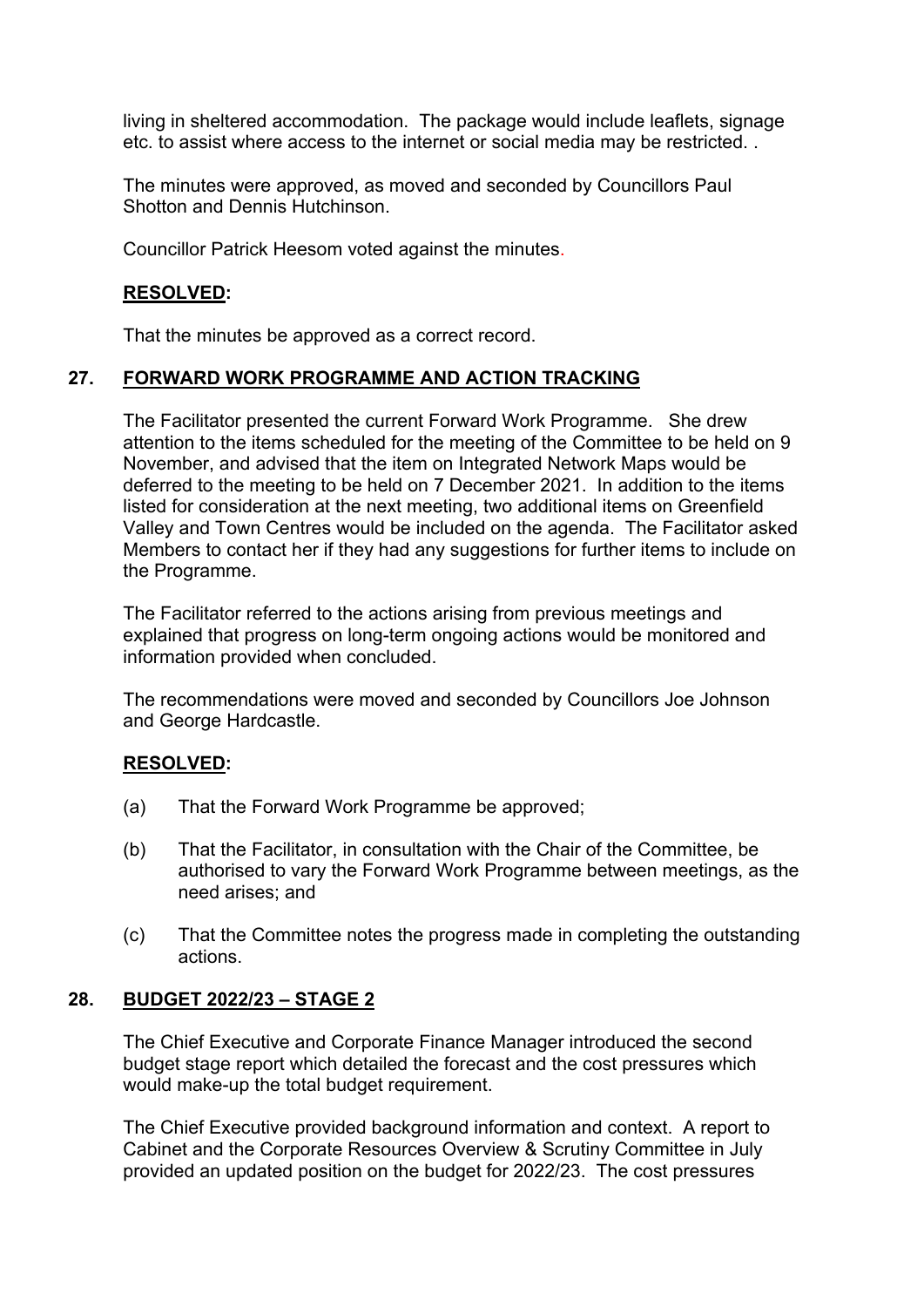identified were referred to the respective Overview & Scrutiny Committees with a request that they all undergo a rigorous review. The details of the cost pressures for Planning, Environment and Economy, and Streetscene and Transportation were included in the report.

The Chief Executive, Corporate Finance Manager, Chief Officer (Planning, Environment & Economy) and Chief Officer (Streetscene & Transportation), provided a joint presentation which covered the following areas:

- purpose and background
- summary totals of cost pressures
	- Planning, Environment & Economy and Streetscene & Transportation Cost pressures 2022/23
	- ▶ Planning Environment & Economy pressures
	- **► Streetscene & Transportation pressures**
- strategic solutions
- update on efficiencies
- budget timelines

In response to a question from Councillor Andy Hughes, the Chief Officer – Planning, Environment & Economy advised that discussions were ongoing with Wales Rally GB and they were keen to come back to Flintshire and that Flintshire hosted the event. He commented that there was a need to make sure that the local spend does happen with the hospitality sector in Flintshire. He added that Wales Rally GB had given a commitment to return to Flintshire.

Councillor Paul Shotton supported the investment in parks. Referring to Wepre Park, Connah's Quay, he asked if there was any consideration being made for non-residents to make a contribution to the upkeep of the Park as use had increased significantly following ease of restrictions around Covid. The Chief Officer (Planning, Environment & Economy) said ongoing discussion was taking place with the intention to develop Wepre Park. Plans would be coming forward and consultation would take place with the local community.

Councillor Dennis Hutchinson referred to the Standard Landfill site, Buckley, and said a commitment to develop the site for recreation did not seem to have been taken forward. Councillor Hutchinson cited the use of solar panels and upgrading of footpaths. The Chief Officer, Planning, Environment and Economy advised that no commitment had been made to where funding would be spent as yet and consideration would be given to the Standard Landfill site to see if it was an appropriate place for investment and the benefits that would arise.

The recommendations were moved by Councillor Paul Shotton and seconded by Councillor Joe Johnson.

### **RESOLVED:**

(a) That the Committee supports the Planning, Environment and Economy cost pressures;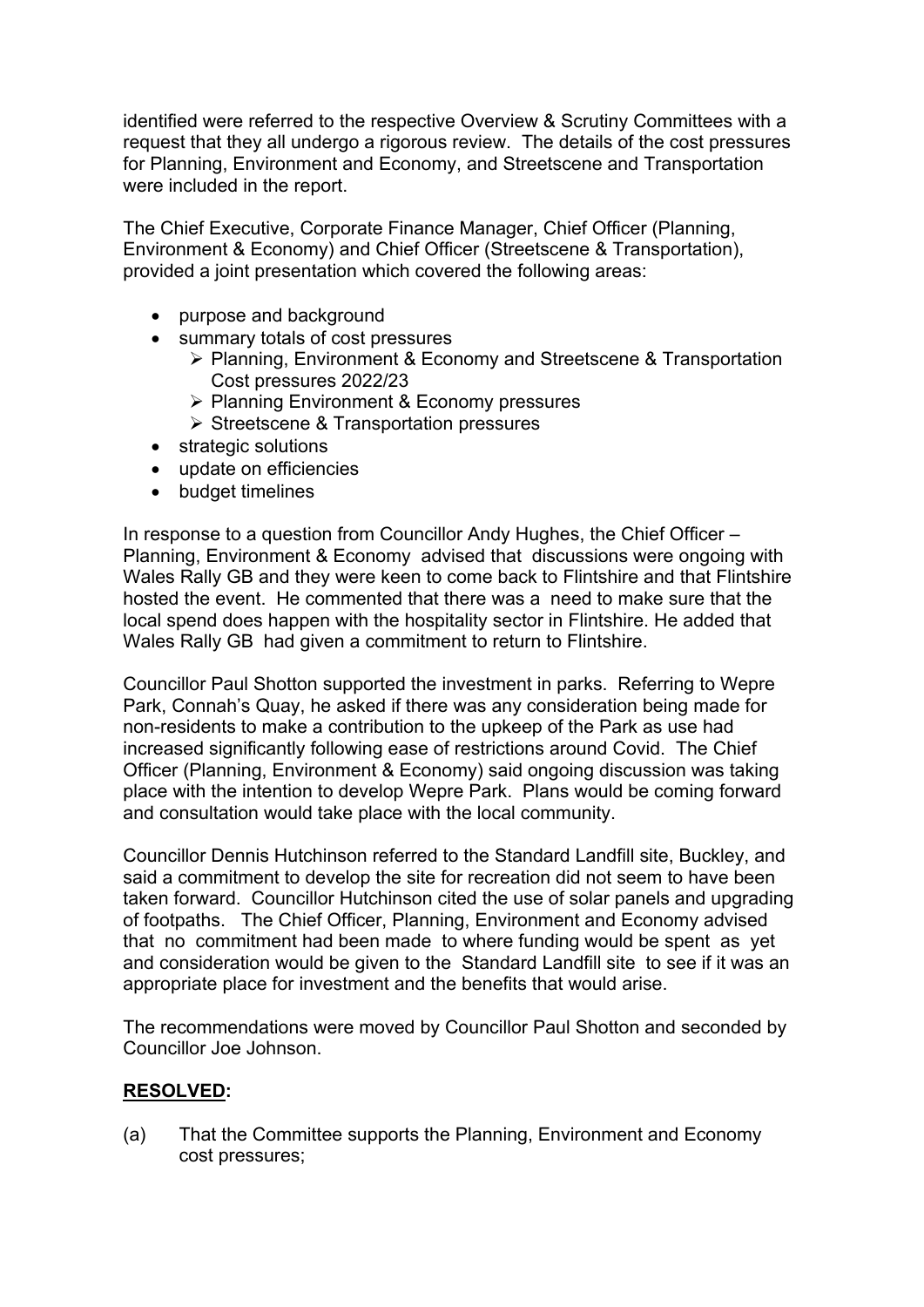- (b) That the Committee supports the Streetscene and Transportation cost pressures; and
- (c) That no further cost efficiency areas be proposed by the Committee to be explored further

### **29. VERBAL PRESENTATION AND VIRTUAL TOUR OF PARC ADFER**

The Regional Contracts Manager, North Wales Residual Waste Treatment Project, gave a presentation including a virtual tour of the Parc Adfer site which was well received by the Committee.

Councillor Joe Johnson asked if the incinerator disposed of nappies and mattresses. The Chief Officer (Streetscene & Transportation) explained that Parc Adfer did not dispose of nappies, however, options were being explored with the Welsh Government about recycling nappies. Mattresses were not incinerated but were recycled.

Councillor Paul Shotton said that assurances had been given to local residents regarding the level of emissions and asked if there had been any incidents. He also asked if any further increases in capacity were envisaged. Councillor Shotton referred to the Community Benefit Fund and asked if any awards had been made and had the criteria changed.

The Chief Executive advised that Parc Adfer operated well within particle controls and performance reports would be sent to Members in due course. He reported on the organisations supported through the Parc Adfer Community Recovery fund and said all applications had been granted. He continued that the Community Benefit fund would be launched later in the year and would benefit the community for the next 23/24 years and would have a grant panel which would involve Members. Details would be circulated to Members when available.

In response to the enquiry on capacity, the Regional Contracts Manager advised that Parc Adfer was permitted to treat 200,000 tonnes as a maximum within its environmental permit as regulated by Natural Resources Wales. There was a higher theoretical amount which Parc Adfer could treat but this was dependent on other factors.

Councillor Owen Thomas asked if more ash was produced than needed and what was done with it. The Regional Contracts Manager, explained that the contract for treating the ash by-product was between the operator Enfinium and Blue Phoenix who took the ash. The production of too much ash was unlikely as contracts were in place to address this and the quantity would be a known and consistent.

The Chair thanked the Regional Contracts Manager for the quality and detail of his presentation. She asked that the Facilitator send a link to the presentation to Members. The Chief Officer (Streetscene & Transportation) explained that a video of the presentation would be made available on the Council's website and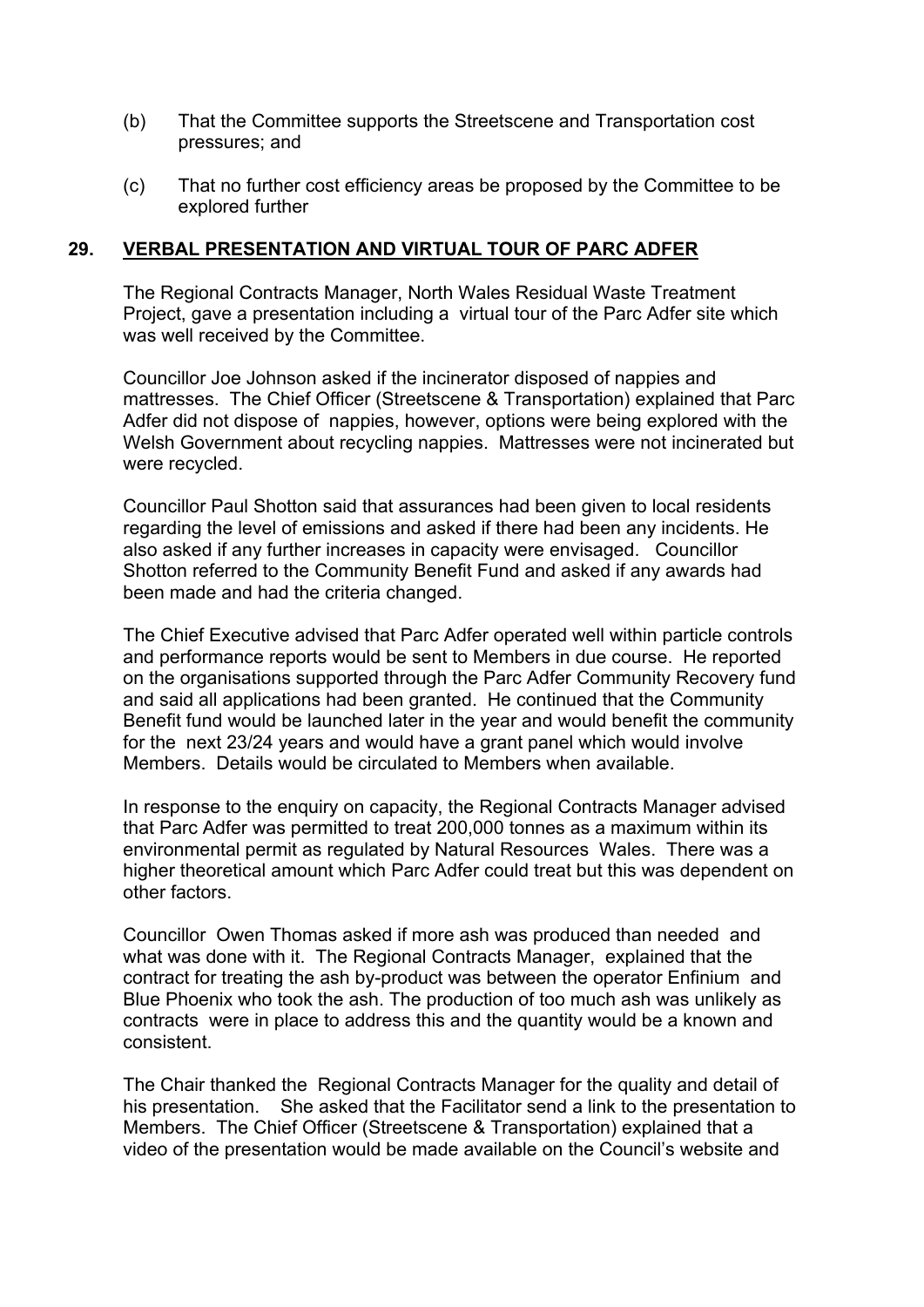partner authorities also intended to do the same. She reported that work was also in progress to develop the educational exercises available.

The recommendation was moved by Councillor Andy Hughes and seconded by Councillor Joe Johnson.

### **RESOLVED:**

That the presentation be noted.

# **30. REVIEW OF LOCAL TOILETS STRATEGY**

The Chief Officer (Streetscene & Transportation) introduced the report to provide an update on progress against the Local Toilet Strategy Action Plan in line with the statutory requirements, and set out the approach to a further review in 2022- 23.

The Highway Network Manager presented the report. He provided background information and advised that Flintshire's Local Toilets Strategy was approved and published in May 2019 following public consultation and a copy was appended to the report. He reported that National guidelines stated that the policy should be reviewed every two years from when the local authority last published or last reviewed its Strategy and within one year of every ordinary local government election.

Councillor Owen Thomas asked if community toilets which provide for tourists would continue to have an annual grant from the Council. The Highways Network Manager confirmed that the grant would continue.

Councillor Geoff Collett raised concerns about the lack of public convenience provision in Mold, and the need to upgrade the provision in public buildings citing the public library as an example. The Chief Officer (Streetscene and Transportation) explained that alternative provision or development of the public facilities at Mold Bus Station had been considered but costs were prohibitive and the toilets were attracting anti-social behaviour. Discussions with Mold Town Council had not progressed to provide a solution. She reported that Mold Bus Station toilets were part of the Integrated Transport Strategy and discussions were being held with Mold Town Council around coach parking and lighting. Regarding toilets in public buildings she said the Council would work with alternative providers subject to the provision of funding to develop the facilities.

Councillor Dennis Hutchinson expressed concern that there was no signage to identify public toilet facilities were available in the Buckley Library building. He emphasised that clear signage was essential for the public. The Chief Officer acknowledged that further work and signage was needed to raise awareness of public toilets in local areas.

Councillor Paul Shotton concurred with the views expressed by Councillor Hutchinson that there was a need for better signage to inform residents of the location of public toilets in local areas.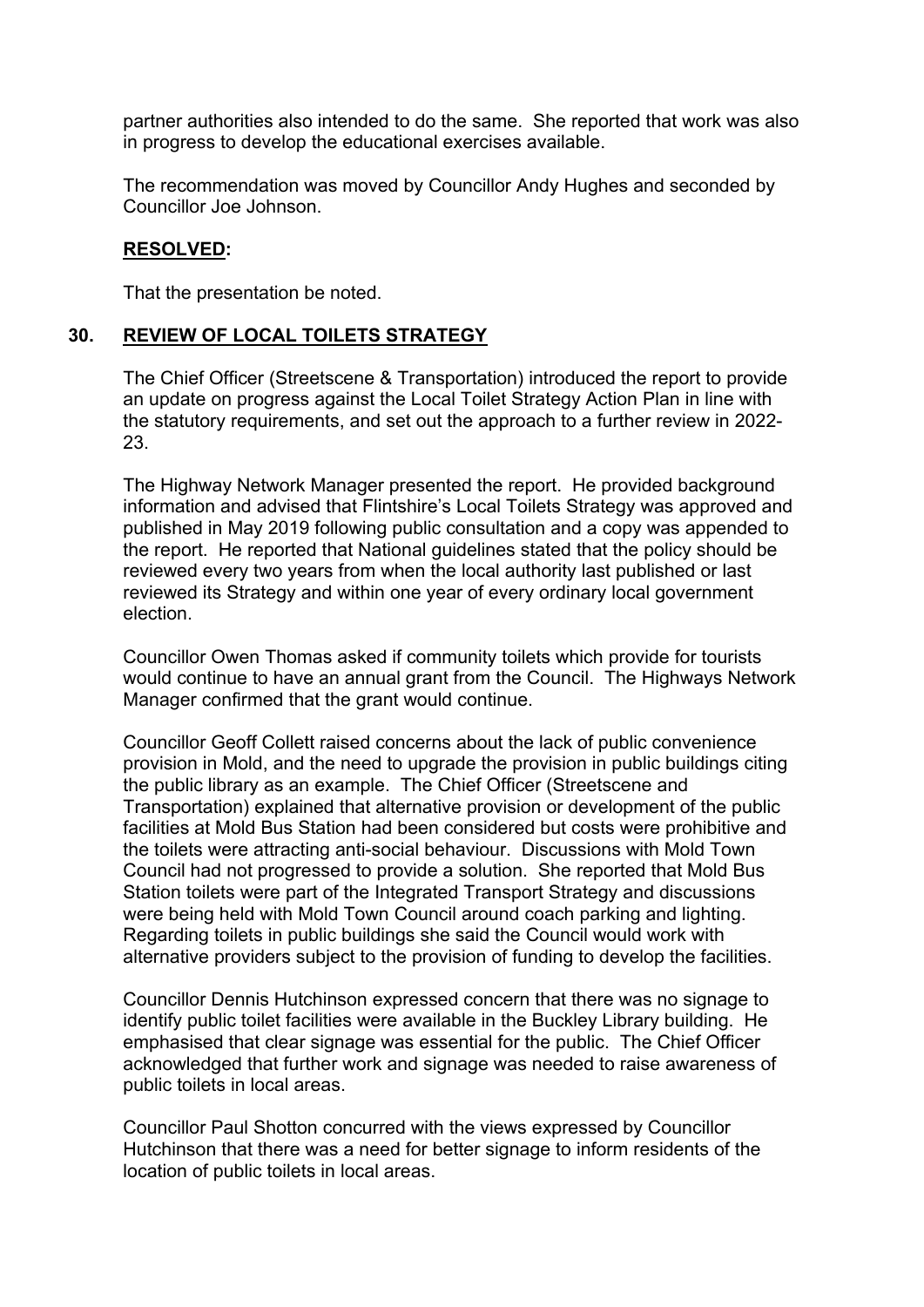Councillor Chris Bithell drew attention to Part 8, of the Public Health Act 2017, and advised that no-one was responsible for providing public toilets and due to cuts there was not sufficient funding available to provide the service. He commented that Mold not only provided for the requirements of its own residents but also served a large catchment area for shopping and tourism and said that the provision of public toilets was insufficient to meet demand particularly in the Summer. Councillor Bithell expressed concern that signage to the existing public provision was not available in Mold and should have been put in place before demolition of the public toilets in New Street and Wrexham Street. He stated that the current arrangements in Mold for public toilet provision was not sustainable.

Councillor Geoff Collet said facilities in Mold for public toilet provision needed to be reviewed thoroughly with consideration given to access for elderly people and people with mobility issues. The Chief Officer agreed to meet with Councillors Chris Bithell and Geoff Collett to discuss the issues raised and said feedback from the Committee would be incorporated into the review of the Local Toilets Strategy.

Councillor Glyn Banks gave an assurance that bilingual signage would be provided for public toilets throughout the County following a review of the Strategy and suggested that a further item on public conveniences be placed on the Forward Work Programme.

Councillor Owen Thomas expressed the view that as tourism was promoted by the Welsh government (WG) in the County, funding should also be made available by the WG for the adequate provision of public toilets in popular destination areas.

Councillor Derek Butler asked that Town Centres be included in the review of the Local Toilets Strategy with a view to identifying any funding which may be available.

The recommendations were moved and seconded by Councillors Dennis Hutchinson and Owen Thomas.

### **RESOLVED:**

That the Committee supports the review and notes the progress to date against the local toilets strategy action plan.

### **31. REVIEW OF OPERATOR'S LICENCE (O LICENCE)**

The Chief Officer (Streetscene and Transportation) introduced a report to give assurance that working arrangements and processes were effective and robust. She provided background information and referred to the audit of Vehicle O Licence compliance which was undertaken in April 2021 as part of the approved Internal Audit Annual Plan for 2020/21. The overall findings were that the controls in operation at the time provided some assurance that key risks were being managed and controlled effectively, however, that significant improvement was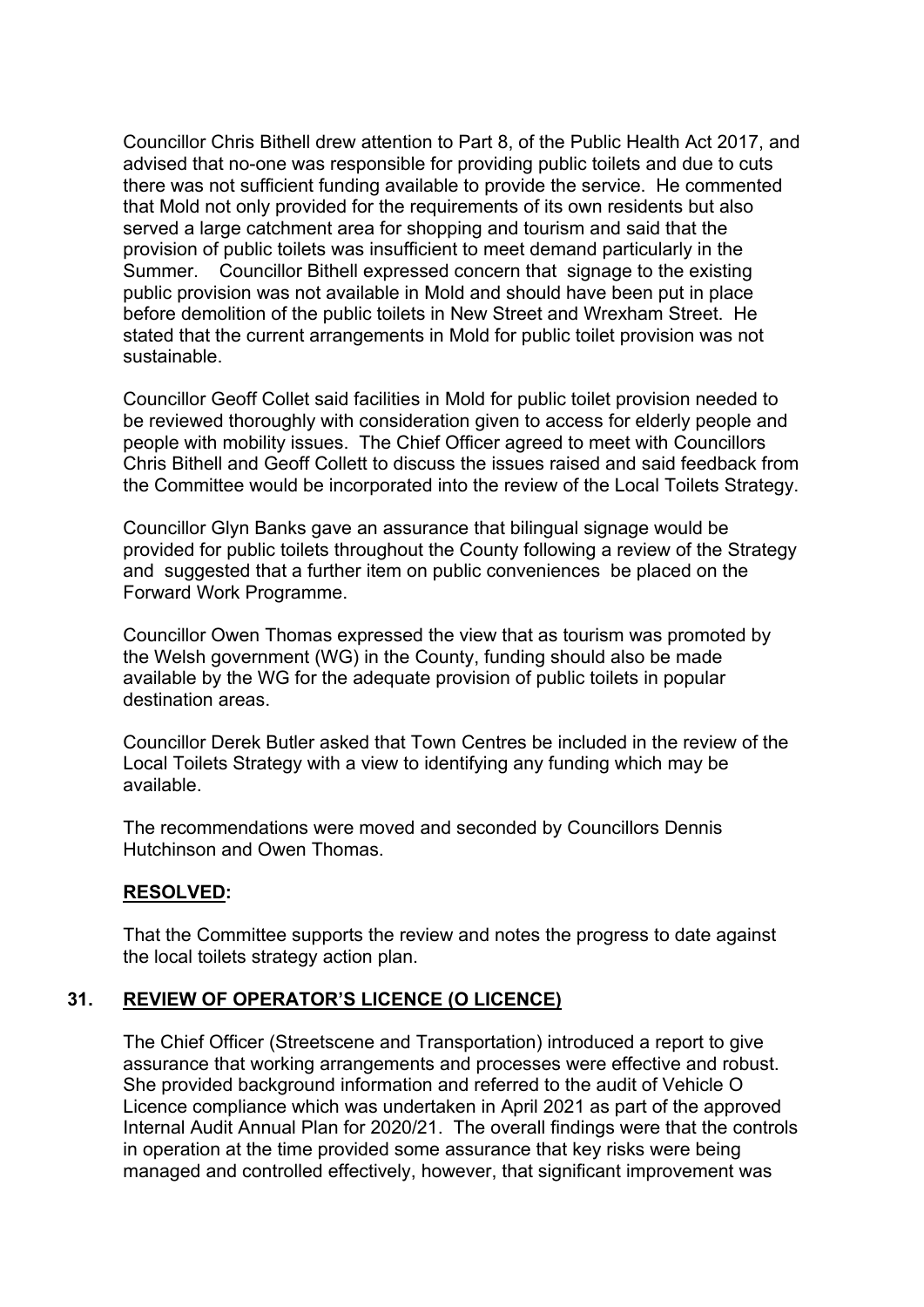required in areas relating to the control environment relating to tachography compliance, fleet servicing and maintenance, and single person dependency impacting service resilience. The report provided an update on progress following the audit report in April 2021

The Highways Network Manager presented the report and referred to the action plan to address the findings of the audit. The Chief Officer explained that there was difficulty in recruiting for the post of Fleet Contract & Transport Manager and other posts in the Streetscene & Transportation Services, which impacted on progress on the action plan.

The recommendations were moved and seconded by Councillors Joe Johnson and Dennis Hutchinson.

# **RESOLVED:**

That the Committee notes the ongoing working arrangements within the Streetscene and Transportation Services and supports the actions undertaken to control operational risk and deliver on the undertakings of the Council's operator's licence.

# **32. THE NORTH WALES GROWTH DEAL QUARTELY PERFORMANCE REPORT**

The Chief Officer (Planning, Environment & Economy) presented a report to provide the Committee with the Quarter 1 (March – June) update on the North Wales Growth Deal.

The Chief Officer referred to the North Wales Growth Deal Quarter 1 Performance Report which was appended to the report. He reported on the main considerations and suggested that the Committee might wish to invite programme managers to a future meeting of the Committee to give a presentation on the Economic Ambition Board projects.

In response to the concerns raised by Councillor Derek Butler the Chief Officer referred to the two projects currently reporting as red in section 1.07 of the report and suggested that the programme manager for the Land and Property Programme be invited to report to a future meeting of the Committee.

Councillor Patrick Heesom commented on the Holyhead project and the move away from supporting the breakwater and asked that consideration be given to the potential of Mostyn Docks as an alternative project.

The recommendations were moved and seconded by Councillors Patrick Heesom and Joe Johnson.

### **RESOLVED**:

That the Quarter 1 Performance Report be noted.